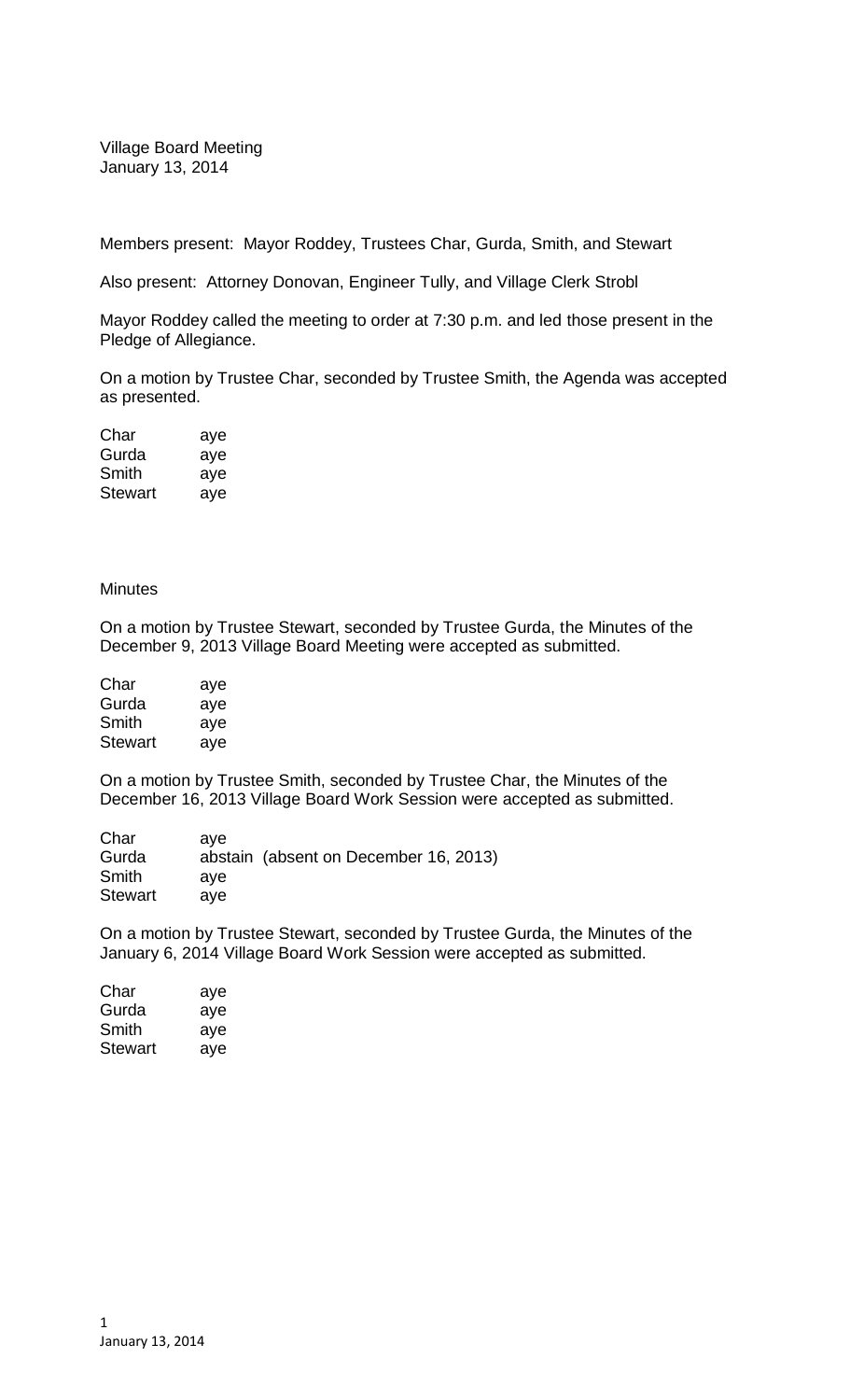## **Communications**

Mayor Roddey read a letter from the County Seat Conservation Club requesting the use of Village Hall on specific dates during 2014.

On a motion by Trustee Char, seconded by Trustee Smith, permission for use of Village Hall on the requested meeting dates was granted.

| Char    | aye |
|---------|-----|
| Gurda   | aye |
| Smith   | aye |
| Stewart | aye |

Mayor Roddey read a letter from Robert J. Dickover, Race Director, outlining plans for the Goshen Rotary Club 2014 Great American Weekend 5K and 10K Road Race. He also reviewed Chief Watt's comments.

On a motion by Trustee Stewart, seconded by Trustee Char, the request was approved.

| Char           | aye |
|----------------|-----|
| Gurda          | aye |
| Smith          | aye |
| <b>Stewart</b> | aye |

The Board reviewed an accounting of outstanding water/sewer accounts, scheduled to be re-levied on Village taxes if not paid by February 28, 2014.

Items of Business

The following was moved by Trustee Char, and seconded by Trustee Gurda:

The Annual Election of the Village of Goshen will be held at Village Hall, 276 Main Street, Goshen, New York, on Tuesday, March 18, 2014.

Polls will open at 9:00 a.m., and close at 9:00 p.m. that same day.

There will be no Village Registration Day.

A vote resulted as follows:

| Char    | aye |
|---------|-----|
| Gurda   | aye |
| Smith   | aye |
| Stewart | aye |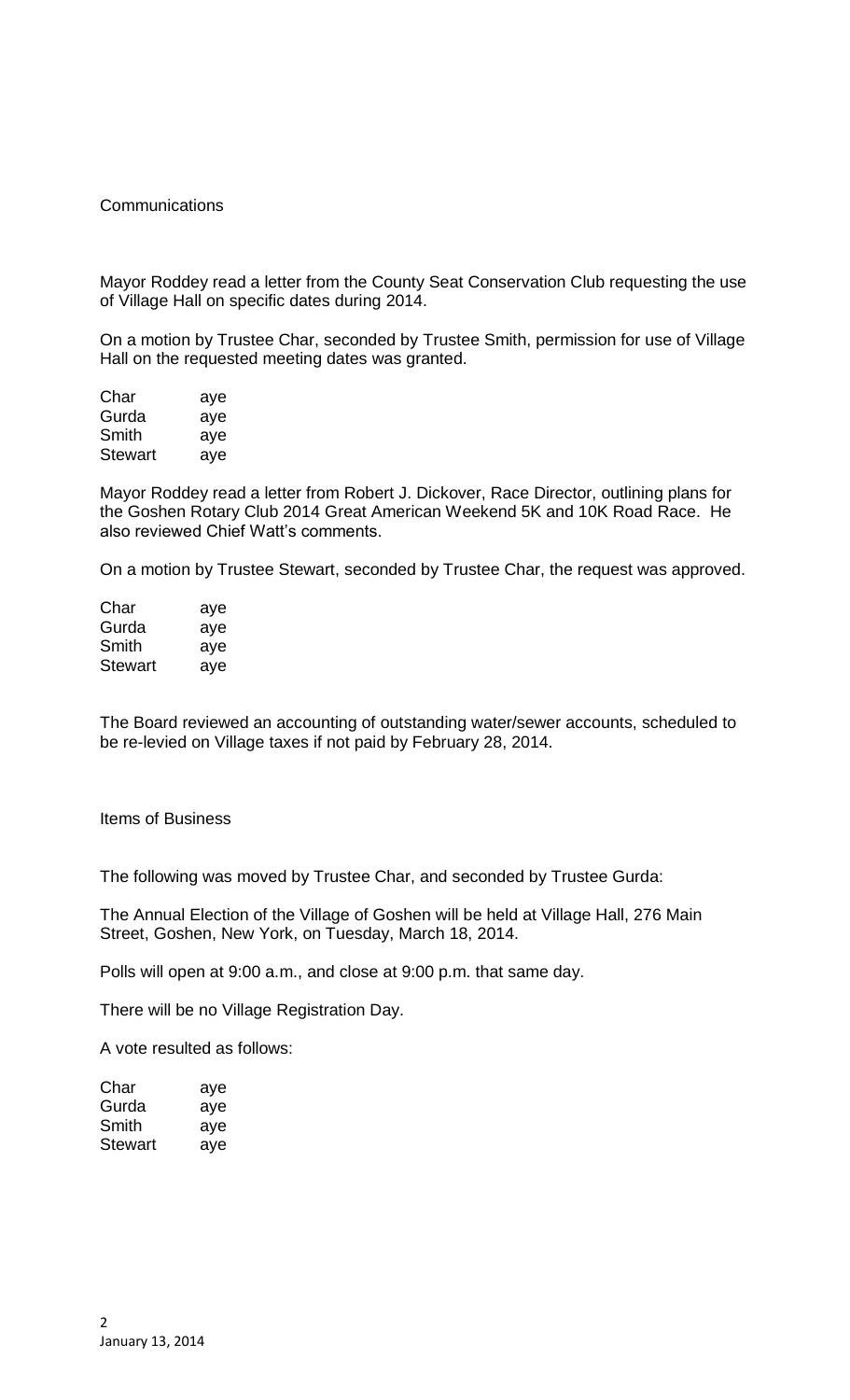On a motion by Trustee Stewart, seconded by Trustee Gurda, Robert Scott Birney is hereby appointed full time Village Public Works Superintendent for the Village of Goshen, from the Orange County Certified List of Eligibles.

The annual salary for this appointment shall be \$75,000; and includes a probationary period of twelve months. This appointment shall take effect upon satisfactory completion of a pre-employment physical and necessary paper work.

| Char           | aye |
|----------------|-----|
| Gurda          | aye |
| Smith          | aye |
| <b>Stewart</b> | aye |

Trustee Char moved the following, which was seconded by Trustee Gurda:

**WHEREAS,** Section 2019-a of the Uniform Justice Court Act requires that town and village justices annually provide their court records and dockets to their respective town and village auditing boards, and that such records then be examined or audited and that fact be entered into the minutes of the board's proceedings; and

**WHEREAS,** the Unified Court System's *Action Plan for the Justice Courts,* announced November 2006, includes initiatives to improve accountability and controls over Justice Court finances and records, including an increased monitoring of town and village board compliance with section 2019-a; now, therefore,

**BE IT RESOLVED,** that the Village Board of the Village of Goshen acknowledges that the required audit has been conducted by Nugent & Haeussler, P.C., and delivered to the Village on January 7, 2014.

| Char    | aye |
|---------|-----|
| Gurda   | aye |
| Smith   | aye |
| Stewart | aye |

On a motion by Trustee Stewart, seconded by Trustee Smith, the term of part-time Meter Reader Deryl Predmore is extended indefinitely, at a salary of \$12.00 per hour.

| Char    | aye |
|---------|-----|
| Gurda   | aye |
| Smith   | aye |
| Stewart | aye |